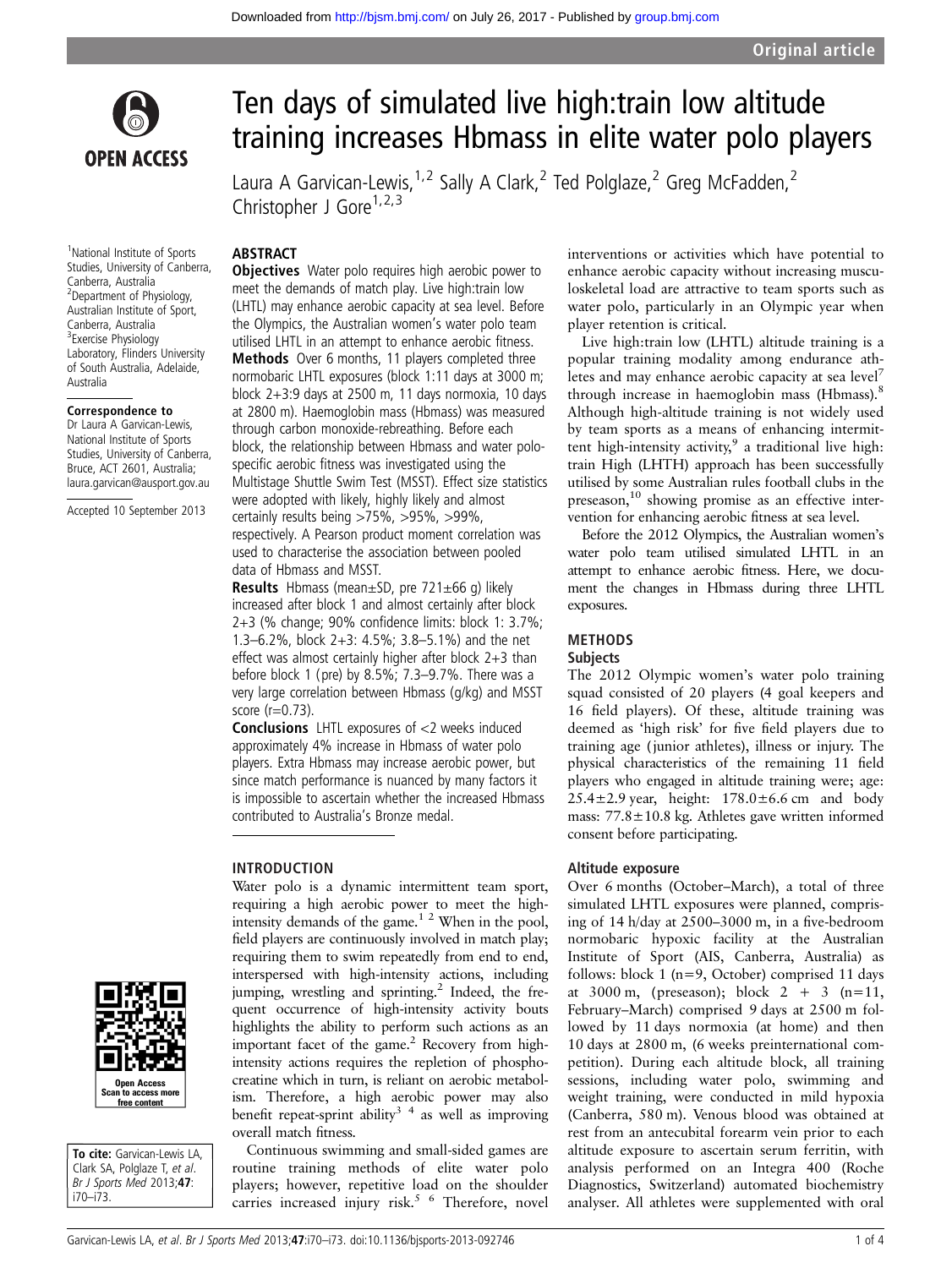iron daily throughout each camp (ferrous sulphate 305 mg). Athletes identified as iron deficient (serum ferritin  $\langle 35 \mu g/L \rangle$ prior to block 1 were instructed to continue supplementation between blocks 1 and 2, with serum ferritin levels assessed again prior to block  $2+3$ .

#### Haemoglobin mass

Hbmass was measured using the optimised 2 min CO-rebreathing technique<sup>11</sup> on five occasions: pre (before block 1), postblock 1, 2 weeks postblock 1, before block 2 and after block 3.

A CO bolus of 1.2 mL/kg body mass was rebreathed with 3 L of 100% oxygen for 2 min using a glass spirometer. Carboxyhaemoglobin (HbCO) concentration of capillary blood (finger-tip) was analysed using an OSM 3 hemoximeter (Radiometer, Copenhagen, Denmark) before and 7 min after inhalation of the bolus with the change in HbCO used to calculate Hbmass as described previously.<sup>12 13</sup> The typical error for this test in our hands is  $1.8\%$ .<sup>14</sup>

#### Multistage shuttle swim test

At the start of blocks 1 and 2, aerobic fitness of all field players was assessed using the Multistage Shuttle Swim test (MSST).<sup>15</sup> Players were required to continuously swim a series of 10 m shuttles between two lane ropes within a progressively decreasing cued time frame. The time allowed for each shuttle was reduced approximately every minute, with the swimming velocity required to meet each cue increased by 0.05 m/s. Players were removed from the test when they failed to be within one stroke of the lane rope on two consecutive occasions. The test has previously been validated with elite water polo players, with aerobic power shown to account for 78% of variance for MSST score.<sup>15</sup> Further, the MSST is a suitable tool for discriminating players of different positions and playing standards<sup>16</sup> as well as a valid method for obtaining maximum heart rate. $17$ Unfortunately, due to time and training constraints it was not possible to assess MSST following each hypoxic block. Therefore the effect of LHTL on aerobic fitness could not be determined.

#### **Statistics**

A contemporary approach to statistics was adopted since small changes in performance can be meaningful in athletes.<sup>18</sup> Differences and associated 90% confidence limits (CL), in Hbmass changes after each altitude exposure were estimated to define the practical significance of the results, as opposed to a traditional significance and hypothesis testing. The magnitude of change within each block, as well as compared with premeasures was expressed as a standardised mean difference (Cohen effect sizes) computed as the difference in the mean divided by the between-subject SE, where a small effect is >0.2, moderate  $>0.6$  and a large effect  $>1.2$ . The smallest worthwhile change was derived from Cohen's Scale for effect sizes in which a small effect is  $\geq 0.2$ . Clear effects  $> 75\%$  likely positive were considered substantial, with the following descriptors attributed accordingly: 75–95%, likely; 95–99%, very likely; >99%, almost certainly.<sup>18</sup>

A Pearson product moment correlation was used to characterise the association between Hbmass and MSST. Data for every field player who conducted both the MSST and an Hbmass test at the same time point were pooled, regardless of whether the player subsequently engaged in the LHTL block. Pooled data comprised of 9 players prior to block 1 and 14 players prior to block 2. Effect sizes of correlation coefficients were defined as

follows: trivial 0.0; small 0.1–0.3; moderate 0.3–0.5; large 0.5– 0.7; very large  $0.7-0.9$ ; nearly perfect 0.9 and perfect  $1.0$ .<sup>18</sup>

Data are expressed as the mean and SD unless otherwise stated. Data in graphs are presented as per cent changes from baseline measures.

#### RESULTS

Prior to the first exposure mean (pre; mean±SD) Hbmass and ferritin were  $721 \pm 66$  g  $(9.4 \pm 0.7 \text{ g/kg})$  and  $50.6 \pm 28.8 \text{ µg/L}$ , respectively. A likely small increase in Hbmass (figure 1) was observed after block 1 (% change; 90% CL, effect size: block 1: 3.7%; 1.3–6.2%, 0.37) and remained 2 weeks later (4.0%; 1.9– 6.1%, 0.40). Similarly, following block  $2+3$ , an almost certainly small increase in Hbmass was observed (4.5%; 3.8–5.1%, 0.41) and was almost certainly moderately higher compared to prevalues (8.5%; 7.3–9.7%, 0.87; figure 2).

Five players were identified at the start of block 1 as being iron deficient (ferritin  $\langle 35 \mu g/L \rangle$ ). At the start of block 2, mean ferritin had increased to  $70.2 \pm 37.2$   $\mu$ g/L with only two players  $<$ 35 µg/L.

A very large correlation was observed between Hbmass (g/kg) and MSST score  $(r=0.73;$  figure 3).

#### DISCUSSION

The main finding of the present study was small but worthwhile changes in Hbmass of elite female water polo players were observed following simulated LHTL altitude exposures of 10–11 days.

#### Hbmass response

Previously, an increase in Hbmass of 1% per 100 h of exposure to either natural or simulated altitude has been documented<sup>19 20</sup>; leading to current recommendations for endurance athletes engaging in altitude training to aim for exposures of at least 2–3 weeks at greater than  $2500$  m.<sup>21</sup> To our knowledge, the only other published data available showing Hbmass changes in team sport athletes after altitude training documents approximately 3% increase in Australian Rules football players after a 19-day training camp at  $2130 \text{ m}$ .<sup>10</sup> The substantial erythropoietic response observed in these water polo players after a hypoxic



Figure 1 Individual (black circles) and mean changes (solid line) in haemoglobin mass (Hbmass) following each simulated live high: train low altitude exposure. Block 1: change in Hbmass following 11 days at 3000 m; 2 week post: changes in Hbmass versus premeasured 2 weeks post block 1; block 2+3: change in Hbmass following 9 days at 2500 m, followed by 11 days in normoxia then 10 days at 2800 m. Shaded area indicates typical error of Hbmass measurement.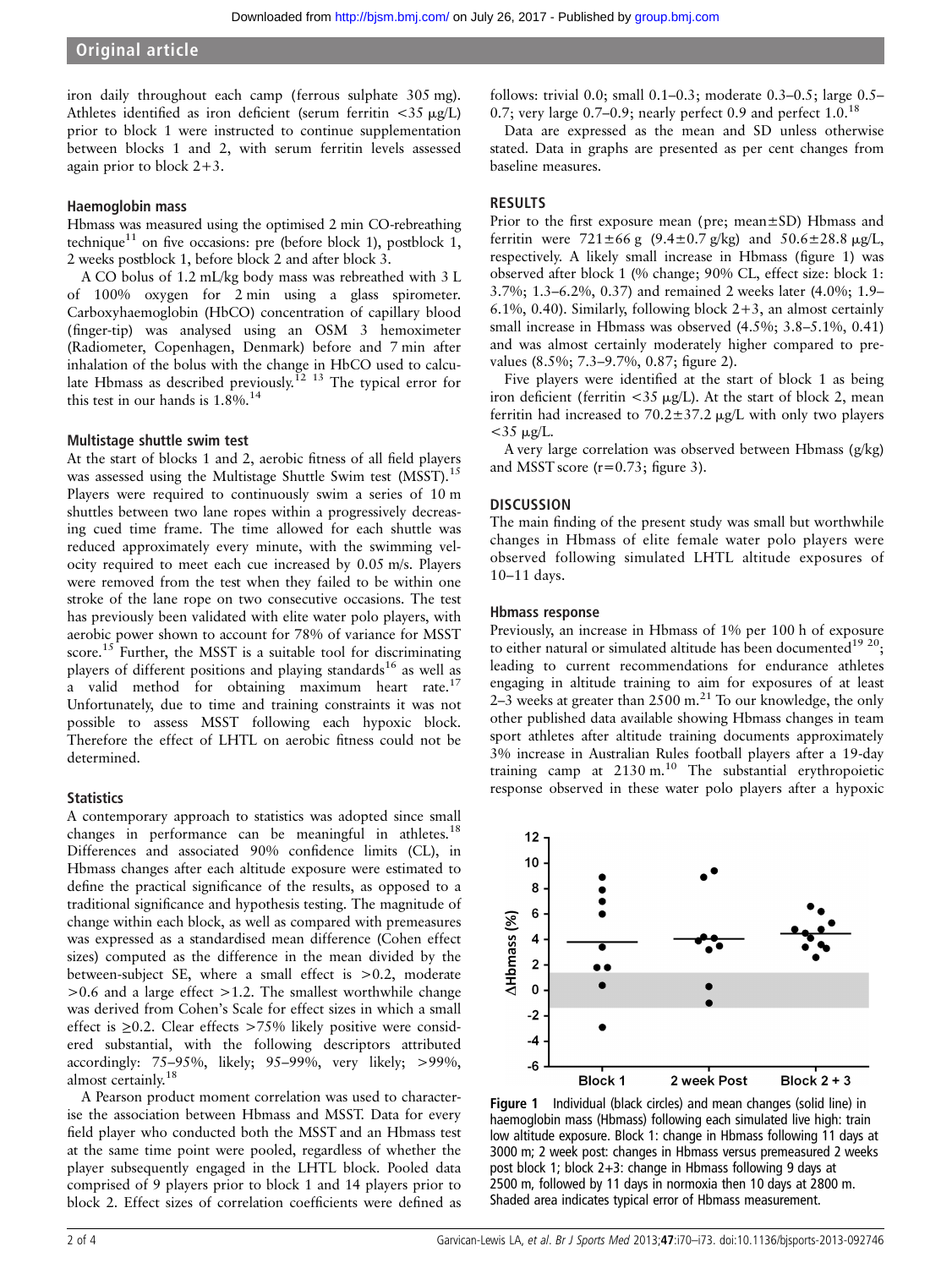

Figure 2 Individual (black circles) and mean changes (solid line) in haemoglobin mass (Hbmass) following each simulated live high: train low altitude exposure compared to preseason values. Block 1:11 days at 3000 m; block 2+3: change in Hbmass following 9 days at 2500 m, followed by 11 days in normoxia then 10 days at 2800 m. Shaded area indicates typical error of Hbmass measurement.

dose of only 150–160 h is therefore surprising, but may be explained by the lower relative Hbmass of the players compared with elite endurance athletes.<sup>22 23</sup> It should also be noted that the Hbmass time course and dose–response data available largely refers to endurance athletes and may not directly translate to athletes required to perform intermittent activity (eg, team sport). However, if the aerobic system of these 'intermittent' athletes is not maximally adapted through training,<sup>24</sup> such athletes may present with a greater capacity for adaptation than previously expected. Further, the daily energy availability of team sport athletes may assist to create an optimal state of erythropoiesis<sup>25</sup> compared with endurance athletes who may restrict energy intake.

The substantial and somewhat rapid Hbmass response observed may also be related to the timing of each block during the season. The players started block 1 in the base phase of training, 1 month after the annual training break or 'off-season'. The exposure may have accelerated base phase training adaptations that usually occur over several weeks to months.<sup>26 27</sup> Interestingly, large changes were observed after block 2+3, which was positioned in the precompetition phase. In the absence of altitude training, such changes mid-season would



Figure 3 Relationship between haemoglobin mass (Hbmass) and the Multistage Shuttle Swim Test (MSST). Dotted lines indicate the 95% confidence band of regression line.

have required a substantial increase in training load—a 10% change in training load of elite cyclists has previously been related to only a 1% increase in Hbmass.<sup>14</sup> Thus, in blocks 1 and 2+3, the use of simulated altitude training served to induce haematological adaptations that could potentially enhance oxygen transport capacity without requiring an increase in musculoskeletal load, and potentially decreasing injury risk.<sup>5 6</sup> In a practical setting, the use of simulated LHTL may reduce the need for extensive swimming (or running for land-based sports), assisting in reducing the incidence of injury and induced fatigue, providing more time for skill-based and decision making drills.

A number of confounding situations have been identified which may blunt an erythropoietic response to altitude exposure—namely iron deficiency, illness, inflammation or insufficient energy availability.<sup>28</sup> Five athletes were identified with serum ferritin  $\langle 35 \mu g/L \rangle$  prior to the first exposure, and it is possible that their Hbmass response was blunted, despite the players being supplemented with oral iron. Indeed, the mean increase in Hbmass following block 2+3 was greater and coincided with a higher mean ferritin of the players at the start of the exposure, with only two players  $<$  35  $\mu$ g/L.

#### Hbmass and MSST score

The relationship between Hbmass and  $VO_{2max}$  has been described previously.<sup>29</sup> The slope of the regression line suggests that at maximal performance, a 1 g increase in Hbmass is associated with an increase in  $VO_{2max}$  of 4 mL/min. In the present study, MSST score was used as a surrogate for  $VO_{2max}$ , displaying a strong correlation, and suggesting that increase in Hbmass may enhance aerobic power in these players. Unfortunately, since the MSST was not performed following each exposure we are unable to determine whether the observed changes in Hbmass did indeed result in improved water polo-specific fitness. What's more, whether altitude training induced adaptations, or indeed changes in fitness per se, translate to an improvement in team sport performance is near impossible to determine, due to the complexity of team sport play. $3^{3}$ 

At the 2012 Olympic games, the Australian team were required to play three games in succession which were extended into 'extra-time,' and ultimately won the bronze medal. Aerobic fitness was thus one of many important components in their preparation and performance.

#### Limitations

The present study documents a real world example of LHTL use by elite team sport athletes. However, the lack of a control group presents a limitation which must be acknowledged when interpreting our findings; since it is not known how much of the observed increase in Hbmass could have been achieved through training alone. The lack of a post-LHTL assessment of aerobic fitness is also a limitation of the study. Without such data we are unable to determine whether the LHTL exposures resulted in improved aerobic fitness in addition to the enhanced Hbmass observed, and thus scientific conclusions on the effectiveness of LHTL in this instance are difficult.

#### **CONCLUSION**

Relatively short duration exposures of simulated LHTL altitude training induced small increases in the Hbmass of elite women water polo players before the 2012 Olympics, which are likely to be beneficial to aerobic power and repeat sprint ability. However, since match performance is nuanced by many factors, including skill, tactics and refereeing decisions, it is impossible to ascertain whether the increased Hbmass contributed to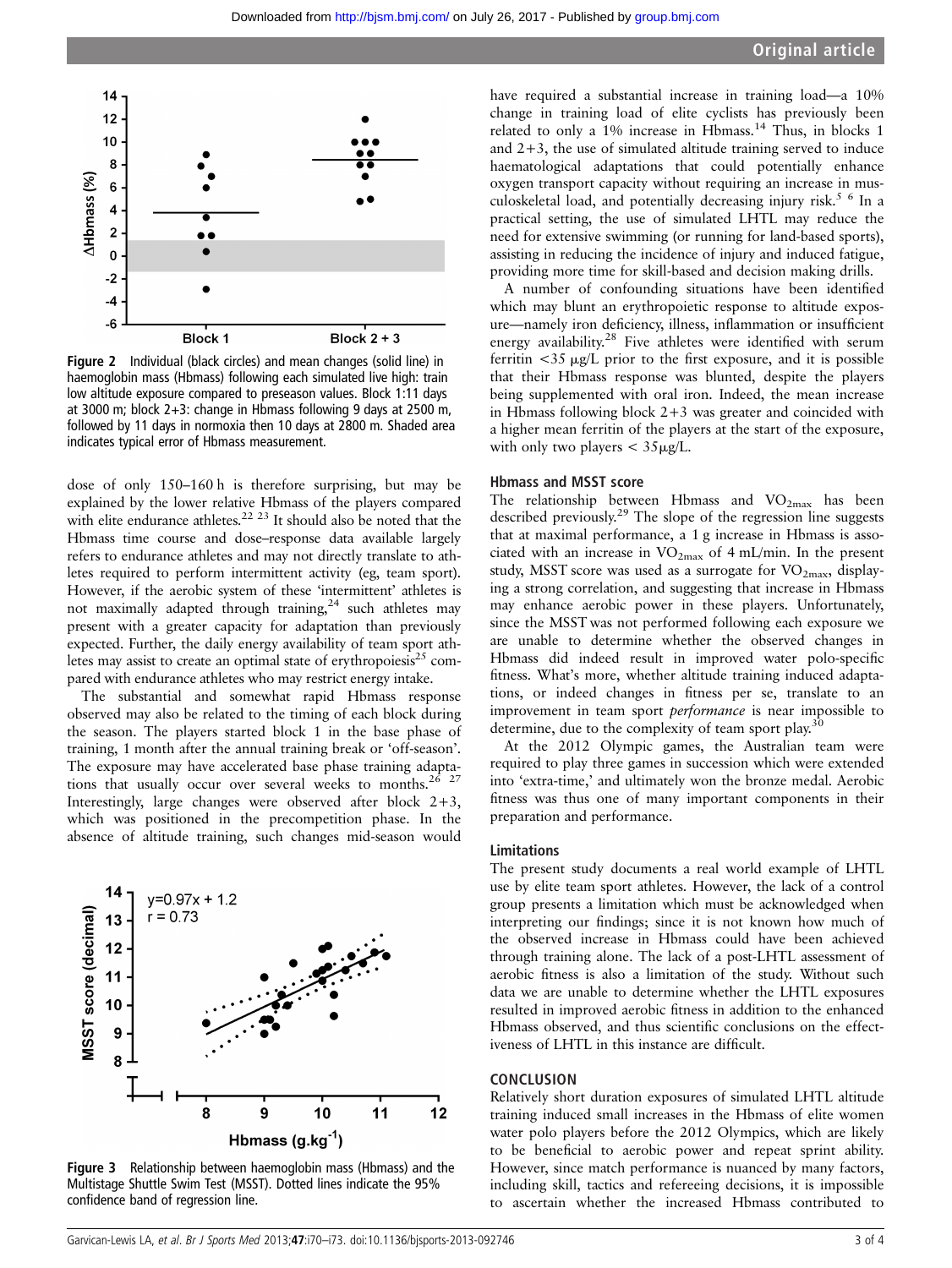### Original article

Australia's bronze medal performance in London. Future research should investigate the relationship between altitude-induced changes in Hbmass and match fitness of team sport athletes.

#### What are the new findings?

- ▶ Ten days of simulated live high:train low altitude training increased haemoglobin mass (Hbmass) of iron supplemented elite women water polo players by 3–4%.
- The time course of the erythropoietic response to simulated altitude may be different for athletes engaged in high-intensity intermittent activity (such as team sport) as opposed to endurance athletes and may have implications for the optimal timing and hypoxic dose for team sports.
- Hbmass of water polo players is strongly related to water polo-specific aerobic fitness.

How might the findings impact on clinical practice in the near future?

- ▸ Simulated live high:train low may provide an alternative means of increasing oxygen transport capacity (through haemoglobin mass) in water polo players without inducing musculoskeletal load; however, whether these adaptations translate to improved match fitness or performance remains to be elucidated.
- ▸ Iron status should be assessed in all athletes prior to engaging in altitude training.
- Team sport athletes may not require the same hypoxic dose as endurance athletes.

Contributors LG, GM and TP were responsible for conception and design. LG and GM were involved in the acquisition of the data or analysis. LG, GM, SC, TP and CG were responsible for the interpretation of the data. LG, GM, SC, TP and CG were involved in drafting the article or revising it critically for important intellectual content. LG, GM, SC, TP and CG were responsible for the final approval of the version to be published.

#### Competing interests None.

Ethics approval Australian Institute of Sport Human Ethics Committee.

**Provenance and peer review** Not commissioned; externally peer reviewed.

Open Access This is an Open Access article distributed in accordance with the Creative Commons Attribution Non Commercial (CC BY-NC 3.0) license, which permits others to distribute, remix, adapt, build upon this work non-commercially, and license their derivative works on different terms, provided the original work is properly cited and the use is non-commercial. See: [http://creativecommons.org/](http://creativecommons.org/licenses/by-nc/3.0/) [licenses/by-nc/3.0/](http://creativecommons.org/licenses/by-nc/3.0/)

#### REFERENCES

Bangsbo J, Mohr M, Krustrup P. Physical and metabolic demands of training and match-play in the elite football player. J Sports Sci 2006;24:665-74.

- 2 Tan F, Polglaze T, Dawson B. Activity profiles and physical demands of elite women's water polo match play. J Sports Sci 2009;27:1095–104.
- 3 Sahlin K, Harris RC, Hultman E. Resynthesis of creatine phosphate in human muscle after exercise in relation to intramuscular pH and availability of oxygen. Scand J Clin Lab Invest 1979;39:551–8.
- 4 Spencer M, Bishop D, Dawson B, et al. Physiological and metabolic responses of repeated-sprint activities:specific to field-based team sports. Sports Med 2005;35:1025–44.
- 5 Mountjoy M, Junge A, Alonso JM, et al. Sports injuries and illnesses in the 2009 FINA World Championships (Aquatics). Br J Sports Med 2010;44:522–7.
- 6 Webster MJ, Morris ME, Galna B. Shoulder pain in water polo: a systematic review of the literature. J Sci Med Sport 2009;12:3–11.
- 7 Bonetti DL, Hopkins WG. Sea-level exercise performance following adaptation to hypoxia: a meta-analysis. Sports Medicine 2009;39:107–27.
- 8 Levine BD, Stray-Gundersen J. Point: positive effects of intermittent hypoxia (live high:train low) on exercise performance are mediated primarily by augmented red cell volume. J Appl Physiol 2005;99:2053-5.
- 9 Billaut F, Gore CJ, Aughey RJ. Enhancing team-sport athlete performance: is altitude training relevant? Sports Med 2012;42:751–67.
- 10 McLean BD, Buttifant D, Gore CJ, et al. Physiological and performance responses to a pre-season altitude training camp in elite team sport athletes. Int J Sports Physiol Perform 2013;8:391–9.
- 11 Schmidt W, Prommer N. The optimised CO-rebreathing method: a new tool to determine total haemoglobin mass routinely. Eur J Appl Physiol 2005;95:486–95.
- 12 Burge CM, Skinner SL. Determination of hemoglobin mass and blood volume with CO: evaluation and application of a method. J Appl Physiol 1995;79:623–31.
- 13 Gore CJ, Hopkins WG, Burge CM. Errors of measurement for blood volume parameters: a meta-analysis. J Appl Physiol 2005;99:1745–58.
- 14 Garvican LA, Martin DT, McDonald W, et al. Seasonal variation of haemoglobin mass in internationally competitive female road cyclists. Eur J Appl Physiol 2010;109:221–31.
- 15 Rechichi C, Dawson B, Lawrence SR. A multistage shuttle swim test to assess aerobic fitness in competitive water polo players. J Sci Med Sport 2000;3:55-64.
- 16 Tan FH, Polglaze T, Dawson B, et al. Anthropometric and fitness characteristics of elite Australian female water polo players. J Strength Cond Res 2009;23:1530–6.
- 17 Tan FH, Polglaze T, Dawson B. Comparison of progressive maximal swimming tests in elite female water polo players. Int J Sports Physiol Perform 2009;4:206–17.
- 18 Hopkins WG, Marshall SW, Batterham AM, et al. Progressive statistics for studies in sports medicine and exercise science. Med Sci Sports Exerc 2009;41:3-13.
- 19 Clark SA, Quod MJ, Clark MA, et al. Time course of haemoglobin mass during 21 days live high: train low simulated altitude. Eur J Appl Physiol 2009;106:399-406.
- 20 Garvican L, Martin D, Quod M, et al. Time course of the hemoglobin mass response to natural altitude training in elite endurance cyclists. Scand J Med Sci Sports 2012;22:95–103.
- 21 Wilber RL. Application of altitude/hypoxic training by elite athletes. Med Sci Sports Exerc 2007;39:1610–24.
- 22 Rasmussen P, Siebenmann C, Diaz V, et al. Red cell volume expansion at altitude: a meta-analysis and Monte Carlo simulation. Med Sci Sports Exerc 2013;45:1767–72.
- 23 Robach P, Lundby C. Is live high-train low altitude training relevant for elite athletes with already high total hemoglobin mass? Scand J Med Sci Sports 2012;22:303-5.
- 24 Brotherhood J, Brozovic B, Pugh LG. Haematological status of middle- and long-distance runners. Clin Sci Mol Med 1975;48:139–45.
- 25 Hung SC, Tung TY, Yang CS, et al. High-calorie supplementation increases serum leptin levels and improves response to rHuEPO in long-term hemodialysis patients. Am J Kidney Dis 2005;45:1073–83.
- 26 Sawka MN, Muza SR, Young AR. Erythrocyte volume expansion and human performance. In: Fourcroy JL. ed. Pharmacology, doping and sports: a scientific guide for athletes, coaches, physicians, scientists and administrators. New York, NY: Routledge, 2009:125–34.
- 27 Schmidt W, Prommer N. Effects of various training modalities on blood volume. Scand J Med Sci Sports 2008;18(Suppl 1):57-69.
- 28 Stray-Gundersen J, Levine BD. 'Living high and training low' can improve sea level performance in endurance athletes. Br J Sports Med 1999;33:150-1.
- 29 Schmidt W, Prommer N. Impact of alterations in total hemoglobin mass on  $VO<sub>2max</sub>$ . Exerc Sport Sci Rev 2010;38:68–75.
- 30 Buchheit M, Simpson BM, Mendez-Villanueva A. Repeated high-speed activities during youth soccer games in relation to changes in maximal sprinting and aerobic speeds. Int J Sports Med 2013;34:40-8.